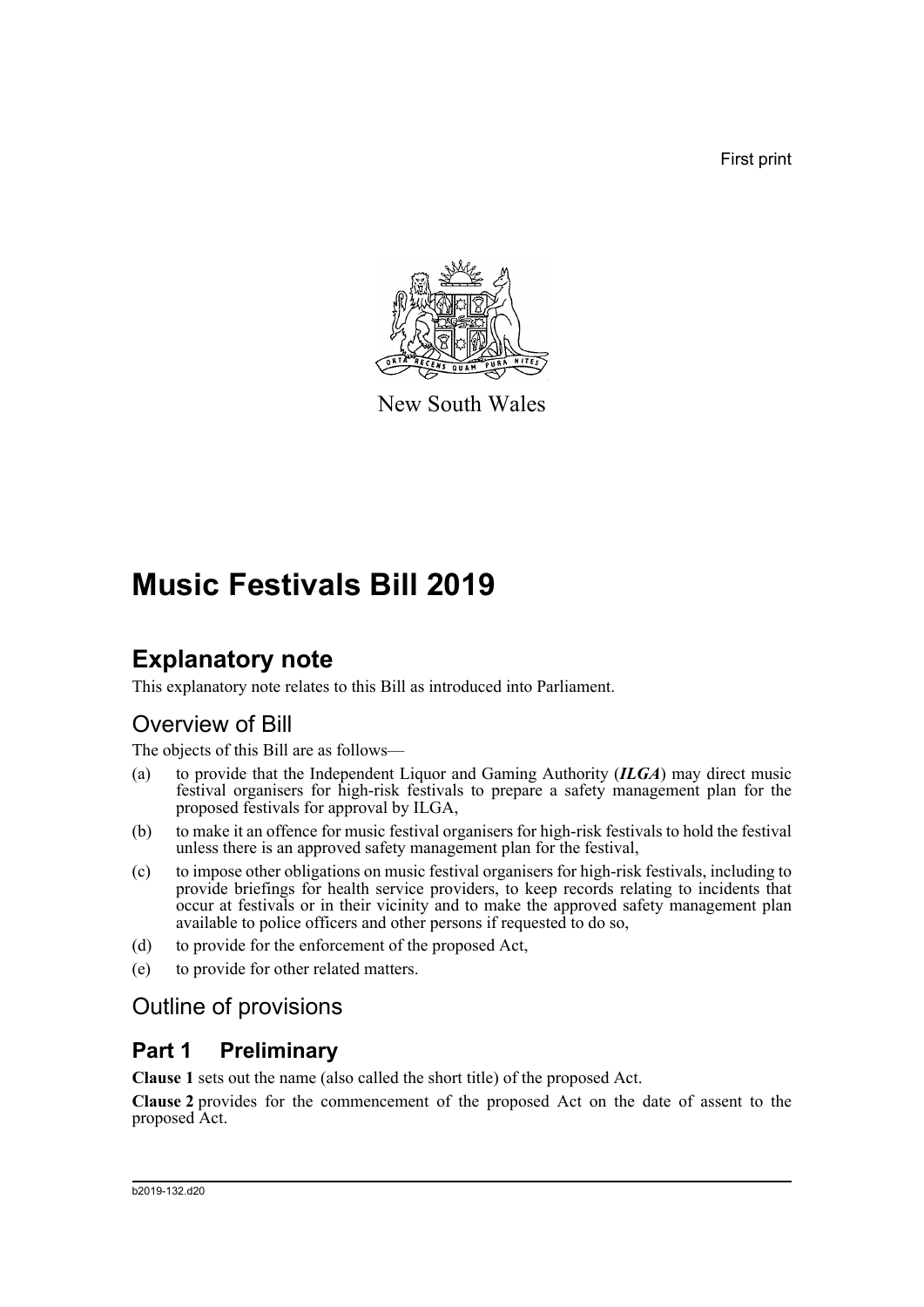**Clause 3** defines certain words and expressions used in the proposed Act.

**Clause 4** makes it clear that notes included in the proposed Act do not form part of the proposed Act.

### **Part 2 Obligations on music festival organisers**

**Clause 5** provides that if, in ILGA's opinion, a music festival is a high-risk festival, ILGA may direct the music festival organiser to prepare and give ILGA a safety management plan for the festival. Matters ILGA may have regard to in forming an opinion that a music festival is a high-risk festival include, but are not limited to-

- (a) advice from the Health Secretary or the Commissioner of Police, or
- (b) whether a death has occurred in the State on a previous occasion at the music festival, or
- (c) whether a death or admission to an intensive care unit as a result of alcohol or drug use, crowd behaviour or improper safety management has occurred at a music festival for which the music festival organiser was the organiser in the previous 3 years, or
- (d) any submission made to ILGA by the music festival organiser.

ILGA may approve the safety management plan, with or without changes, or refuse to approve the plan.

**Clause 6** provides for the contents of a safety management plan, including information about the health services and harm reduction areas and initiatives for the festival.

**Clause 7** makes it an offence for a music festival organiser for a high-risk festival to hold the festival without an approved safety management plan for the music festival, or to fail to ensure the festival is delivered in accordance with the approved safety management plan. The maximum penalty is 100 penalty units or imprisonment for 12 months, or both.

**Clause 8** makes it an offence for a music festival organiser for a high-risk festival to fail to keep a copy of the approved safety management plan on the premises on which the festival is being held or to fail to make a copy available to a police officer, inspector, health officer or emergency services officer if requested. The maximum penalty is 100 penalty units.

**Clause 9** provides that a music festival organiser for a high-risk festival may request a change to the approved safety management plan. The proposed change does not take effect until it is approved by ILGA.

**Clause 10** requires a music festival organiser for a high-risk festival to hold a briefing for persons providing health services at the festival if requested to do so. Failure to conduct the briefing in the way required is an offence for which the maximum penalty is 100 penalty units.

**Clause 11** requires a music festival organiser for a high-risk festival to keep an incident register that records details of particular incidents that occur at or in the vicinity of the festival, including an incident that results in death or a requirement for medical assistance or involves violence or anti-social behaviour. Failure to keep the register appropriately or to allow a police officer, inspector or health officer to inspect it is an offence for which the maximum penalty is 100 penalty units.

### **Part 3 Enforcement**

**Clause 12** enables the proposed Act to be considered gaming and liquor legislation for the purposes of the *Gaming and Liquor Administration Act 2007* so that inspectors under that Act may be appointed for the purposes of the proposed Act and for other enforcement purposes.

### **Part 4 Miscellaneous**

**Clause 13** enables the Governor to make regulations for the purposes of the proposed Act.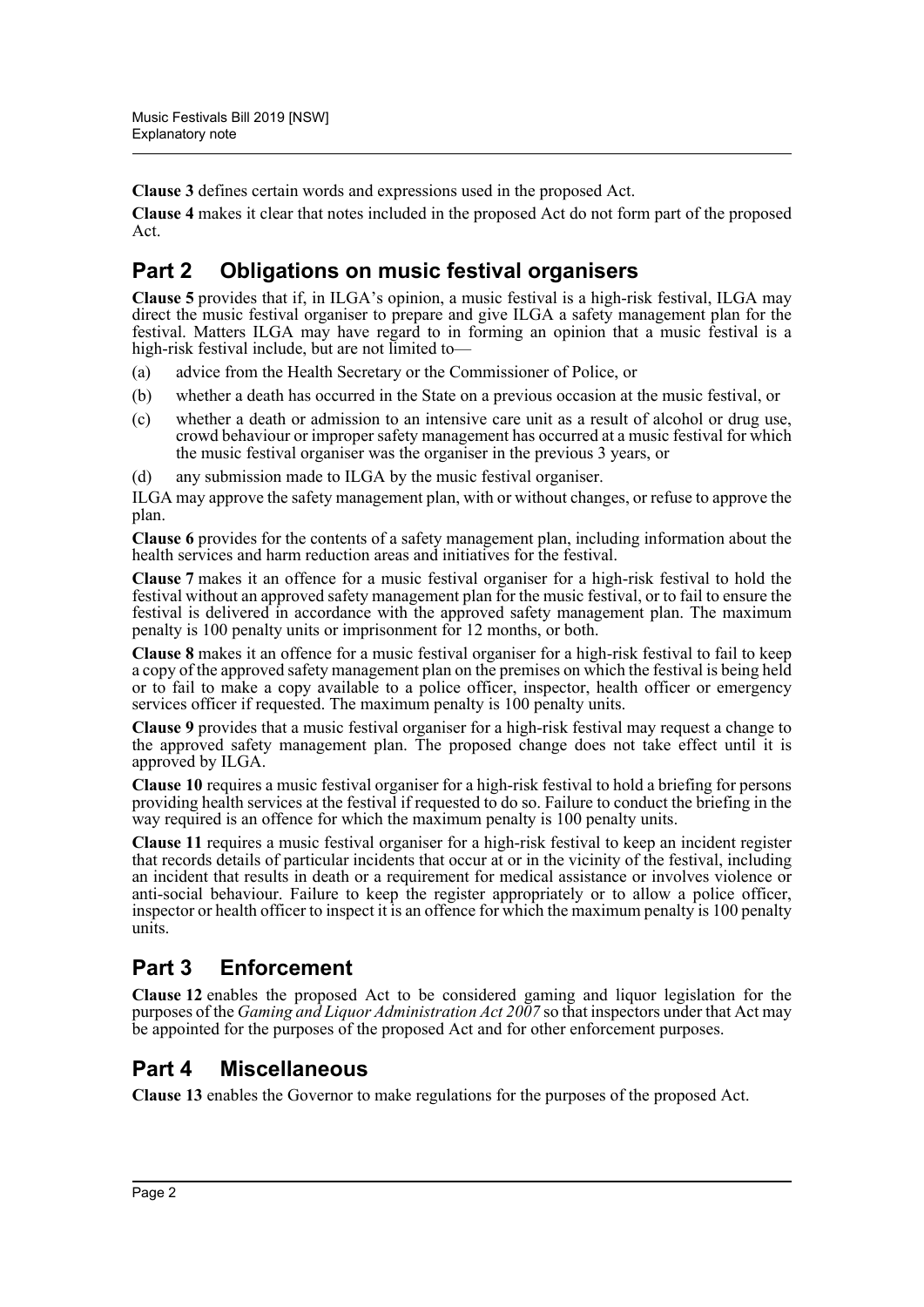### **Part 5 Transitional provision**

**Clause 14** inserts a transitional provision to apply proposed Part 2 to certain music festival organisers.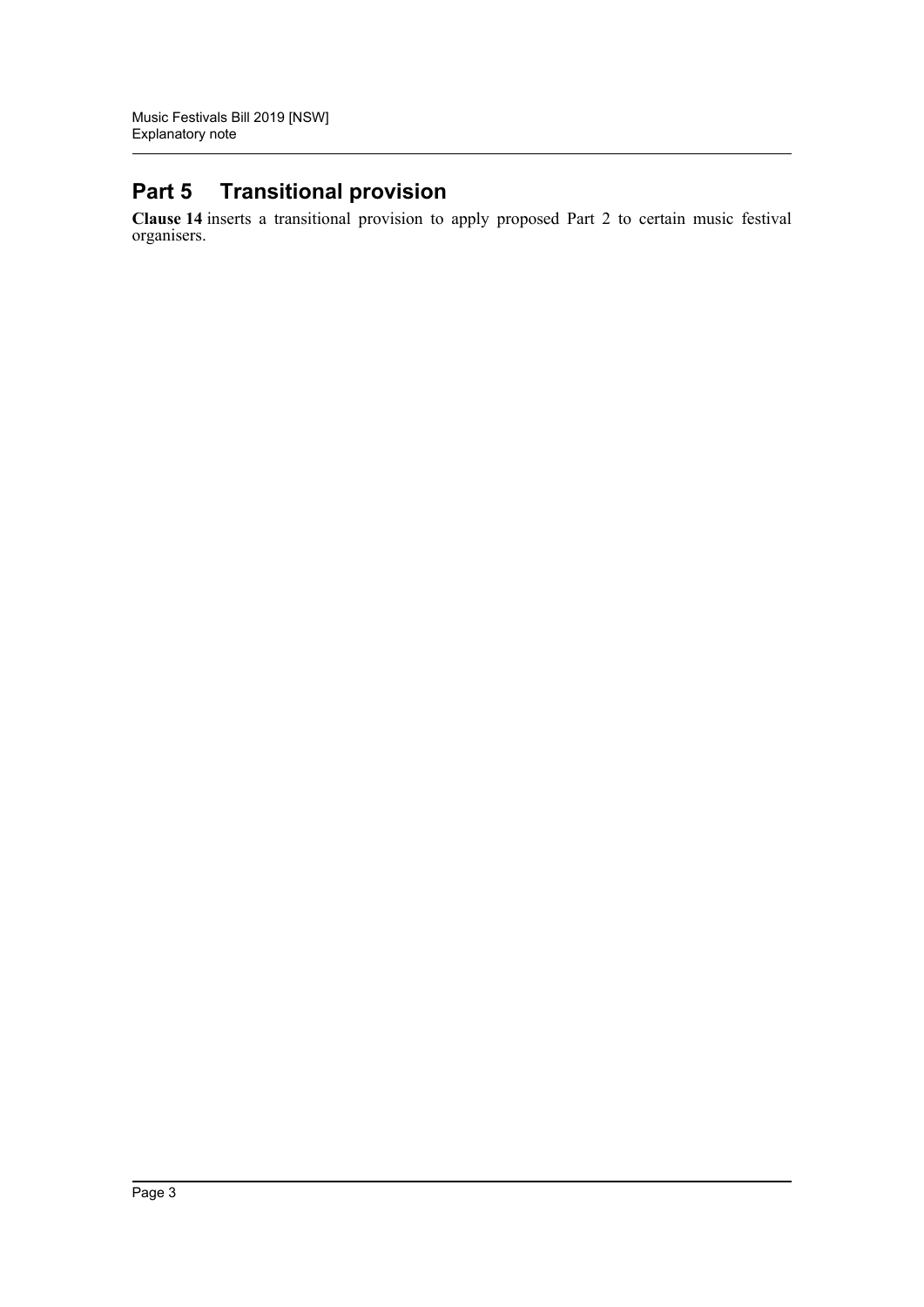First print



New South Wales

# **Music Festivals Bill 2019**

## **Contents**

|        |                       |                                                                                                                                                                                                                                                                                                   | Page                                                    |
|--------|-----------------------|---------------------------------------------------------------------------------------------------------------------------------------------------------------------------------------------------------------------------------------------------------------------------------------------------|---------------------------------------------------------|
| Part 1 |                       | <b>Preliminary</b>                                                                                                                                                                                                                                                                                |                                                         |
|        | 1<br>2<br>3<br>4      | Name of Act<br>Commencement<br>Definitions<br><b>Notes</b>                                                                                                                                                                                                                                        | $\overline{2}$<br>$\overline{2}$<br>$\overline{2}$<br>3 |
| Part 2 |                       | <b>Obligations on music festival organisers</b>                                                                                                                                                                                                                                                   |                                                         |
|        | <b>Division 1</b>     | Safety management plans                                                                                                                                                                                                                                                                           |                                                         |
|        | 5<br>6<br>7<br>8<br>9 | Requirement for high-risk festival to prepare safety management plan<br>Contents of safety management plans<br>Offence for failure to have and comply with approved safety<br>management plan<br>Requirement to keep approved safety management plan<br>Change to approved safety management plan | 4<br>4<br>5<br>5<br>5                                   |
|        | <b>Division 2</b>     | <b>Other obligations</b>                                                                                                                                                                                                                                                                          |                                                         |
|        | 10<br>11              | Requirement to hold briefings for health service providers<br>Incident register to be kept                                                                                                                                                                                                        | 6<br>6                                                  |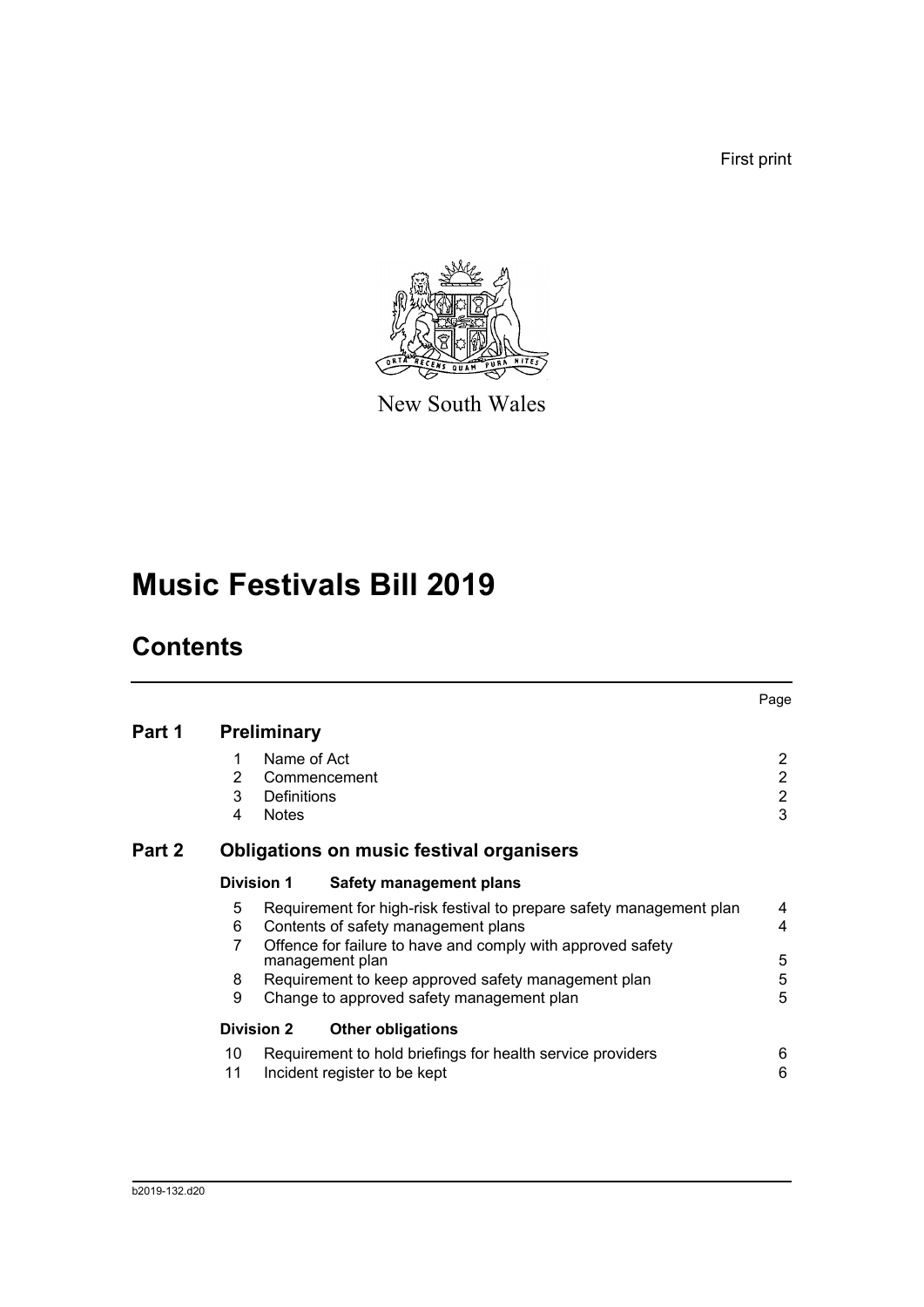| Part 3 | <b>Enforcement</b>                                                |    |  |  |  |
|--------|-------------------------------------------------------------------|----|--|--|--|
|        | Enforcement of Act—gaming and liquor inspectors<br>12             | 8  |  |  |  |
| Part 4 | <b>Miscellaneous</b>                                              |    |  |  |  |
|        | Regulations<br>13                                                 | 9  |  |  |  |
| Part 5 | <b>Transitional provision</b>                                     |    |  |  |  |
|        | Transitional provision for certain music festival organiser<br>14 | 10 |  |  |  |

Page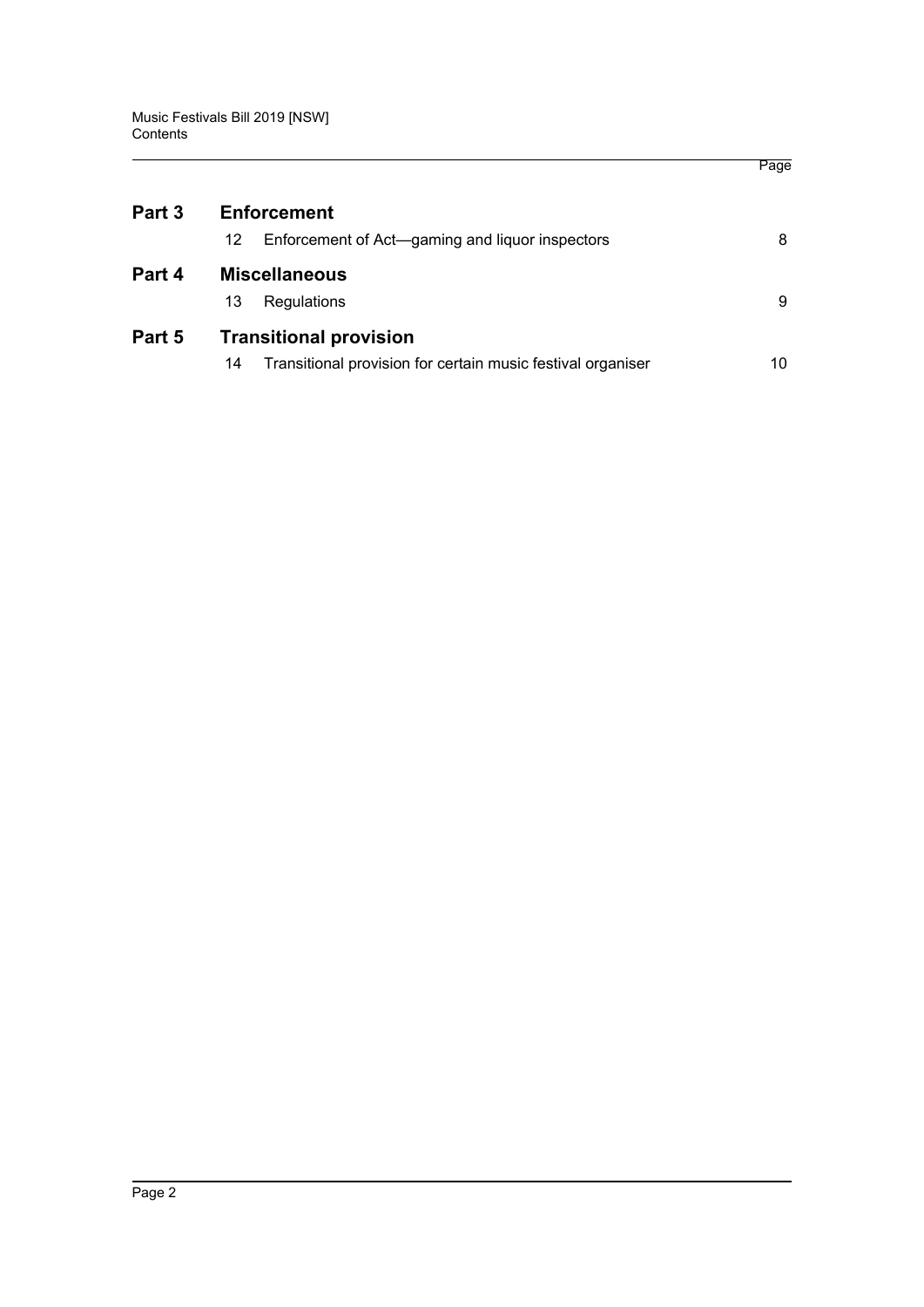

New South Wales

## **Music Festivals Bill 2019**

No , 2019

#### **A Bill for**

An Act to promote a safer environment at music festivals by requiring organisers of high-risk festivals to comply with approved safety management plans; and for related purposes.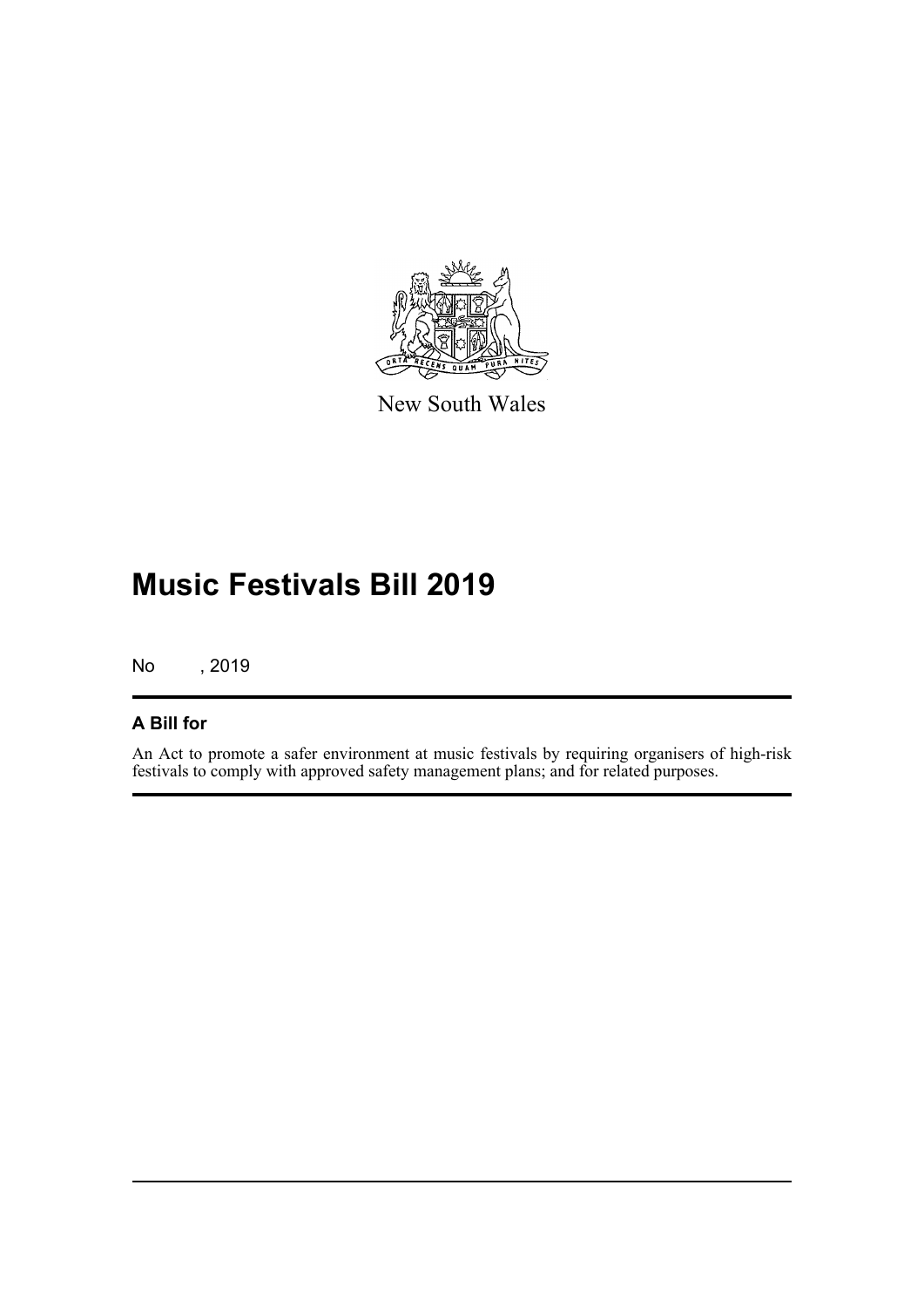<span id="page-6-3"></span><span id="page-6-2"></span><span id="page-6-1"></span><span id="page-6-0"></span>

| The Legislature of New South Wales enacts- |  |                    |                                                                                                                                                                                                                                                                                            | 1                    |
|--------------------------------------------|--|--------------------|--------------------------------------------------------------------------------------------------------------------------------------------------------------------------------------------------------------------------------------------------------------------------------------------|----------------------|
| Part 1                                     |  |                    | <b>Preliminary</b>                                                                                                                                                                                                                                                                         | 2                    |
| 1                                          |  | <b>Name of Act</b> |                                                                                                                                                                                                                                                                                            | 3                    |
|                                            |  |                    | This Act is the <i>Music Festivals Act 2019</i> .                                                                                                                                                                                                                                          | 4                    |
| $\mathbf{2}$                               |  |                    | <b>Commencement</b>                                                                                                                                                                                                                                                                        | 5                    |
|                                            |  |                    | This Act commences on the date of assent to this Act.                                                                                                                                                                                                                                      | 6                    |
|                                            |  |                    |                                                                                                                                                                                                                                                                                            |                      |
| 3                                          |  | <b>Definitions</b> |                                                                                                                                                                                                                                                                                            | 7                    |
|                                            |  |                    | In this Act-<br><b>ambulance forward commander</b> means a member of staff of the Ambulance Service                                                                                                                                                                                        | 8                    |
|                                            |  |                    | of NSW of or above the rank of ambulance forward commander.                                                                                                                                                                                                                                | 9<br>10              |
|                                            |  |                    | approved safety management plan, for a music festival, means a safety management<br>plan approved by ILGA, under section $6(3)$ , for the music festival.                                                                                                                                  | 11<br>12             |
|                                            |  |                    | concert means a music-focused event that uses a single stage, is proposed to be held<br>over a period of less than 5 hours and has not more than 2 headlining performers and<br>not more than 4 performers in total, including supporting performers.                                      | 13<br>14<br>15       |
|                                            |  |                    | <b>health officer</b> means the following—                                                                                                                                                                                                                                                 | 16                   |
|                                            |  | (a)                | a member of staff of the Ministry of Health,                                                                                                                                                                                                                                               | 17                   |
|                                            |  | (b)                | a member of staff of the NSW Health Service,                                                                                                                                                                                                                                               | 18                   |
|                                            |  | (c)                | an ambulance forward commander,                                                                                                                                                                                                                                                            | 19                   |
|                                            |  | (d)                | a person engaged by a music festival organiser to provide health services at a<br>high-risk festival.                                                                                                                                                                                      | 20<br>21             |
|                                            |  |                    | <b>Health Secretary</b> means the Secretary of the Ministry of Health.                                                                                                                                                                                                                     | 22                   |
|                                            |  |                    | high-risk festival means a music festival that, under section 5, ILGA decides would<br>be more appropriately delivered with an approved safety management plan.                                                                                                                            | 23<br>24             |
|                                            |  |                    | <b>ILGA</b> means the Independent Liquor and Gaming Authority constituted under the<br>Gaming and Liquor Administration Act 2007.                                                                                                                                                          | 25<br>26             |
|                                            |  |                    | <b>inspector</b> means an inspector appointed under section 20 of the <i>Gaming and Liquor</i><br>Administration Act 2007 for the purposes of this Act.                                                                                                                                    | 27<br>28             |
|                                            |  |                    | <i>intensive care unit</i> means a unit for the observation, care and treatment of patients<br>with life threatening or potentially life threatening illnesses, injuries or<br>complications, from which recovery is possible, that is specially staffed and<br>equipped for that purpose. | 29<br>30<br>31<br>32 |
|                                            |  |                    | <i>music festival</i> means an event, other than a concert, that—                                                                                                                                                                                                                          | 33                   |
|                                            |  | (a)                | is music-focused or dance-focused, and                                                                                                                                                                                                                                                     | 34                   |
|                                            |  | (b)                | has performances by a series of persons or groups that are engaged to play or<br>perform to live or pre-recorded music, or to provide another form of musical<br>or live entertainment, and                                                                                                | 35<br>36<br>37       |
|                                            |  | (c)                | is held within a defined area, and                                                                                                                                                                                                                                                         | 38                   |
|                                            |  | (d)                | is attended by 2,000 or more people, and                                                                                                                                                                                                                                                   | 39                   |
|                                            |  | (e)                | is a ticketed event.                                                                                                                                                                                                                                                                       | 40                   |
|                                            |  |                    | <i>music festival organiser</i> , for a music festival, means the person responsible for<br>delivering the music festival.                                                                                                                                                                 | 41<br>42             |
|                                            |  |                    | <b>NSW Health music festival guidelines</b> means guidelines issued by the Health<br>Secretary about music festivals, as in force from time to time.                                                                                                                                       | 43<br>44             |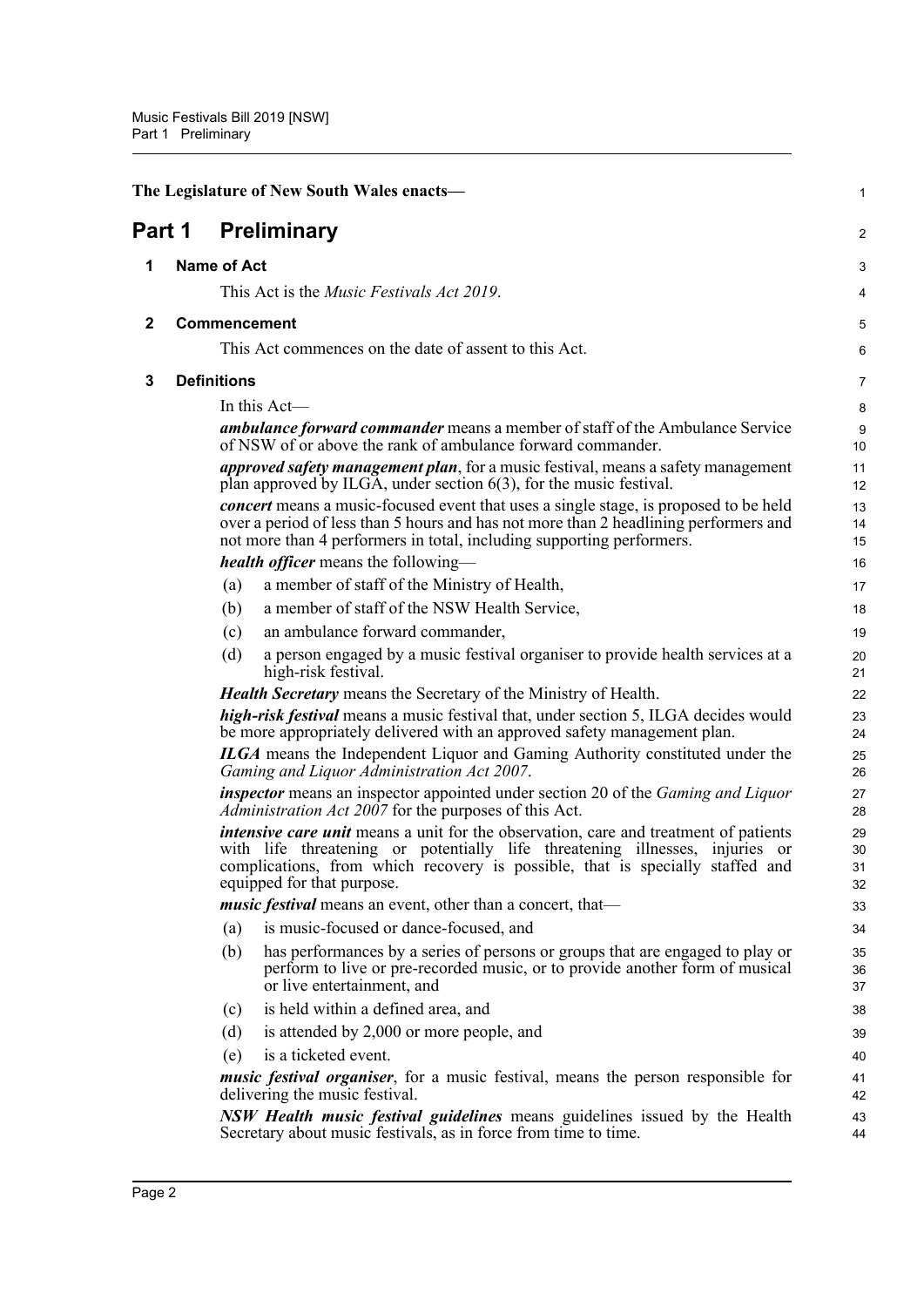<span id="page-7-0"></span>

| <i>performer</i> includes a group, band or act.                                                                                                          |                     |
|----------------------------------------------------------------------------------------------------------------------------------------------------------|---------------------|
| <b>Note.</b> The <i>Interpretation Act 1987</i> contains definitions and other provisions that affect the<br>interpretation and application of this Act. | $\overline{2}$<br>3 |
| <b>Notes</b>                                                                                                                                             |                     |
| Notes included in this Act do not form part of this Act.                                                                                                 | 5                   |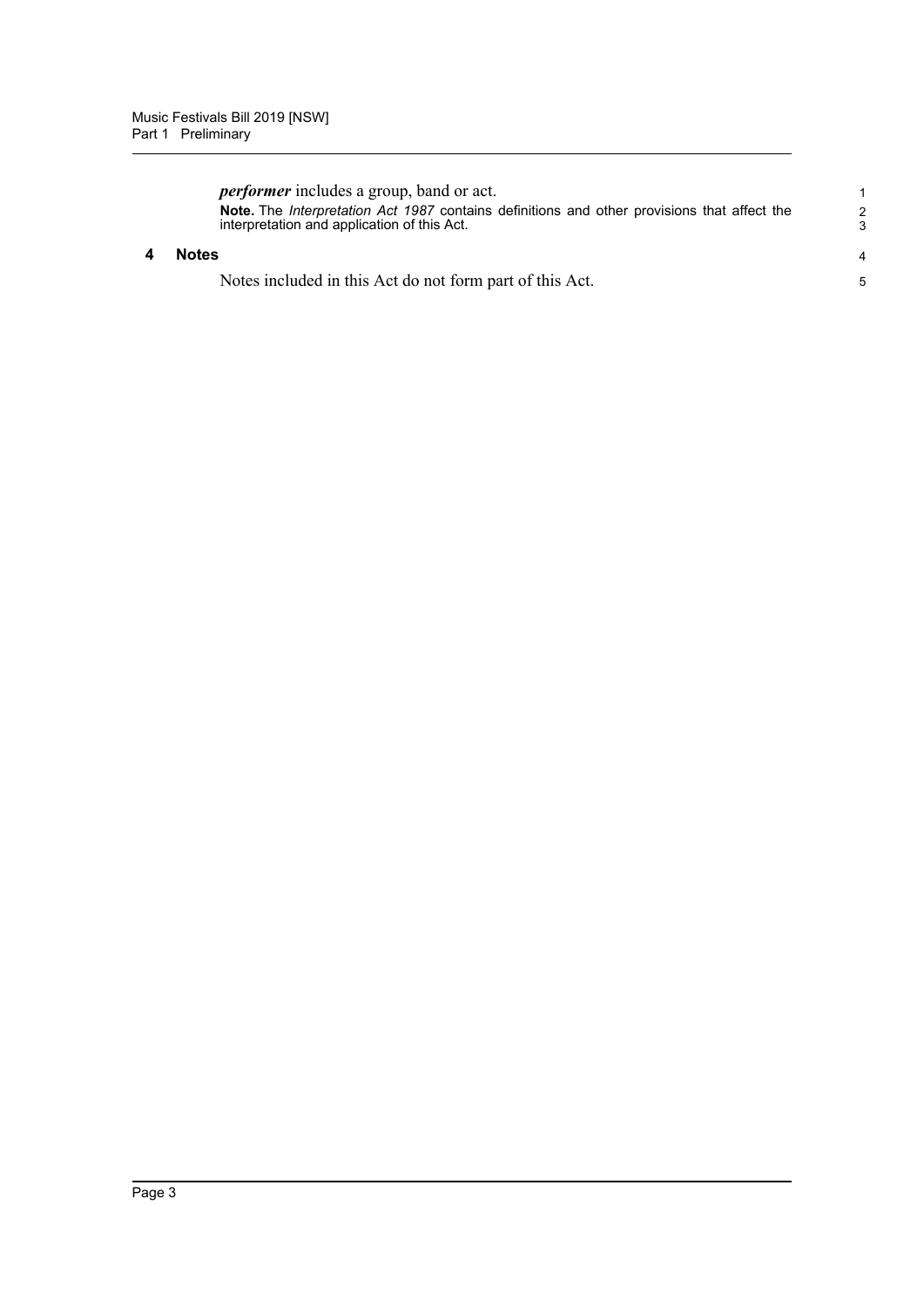### <span id="page-8-0"></span>**Part 2 Obligations on music festival organisers**

#### <span id="page-8-2"></span><span id="page-8-1"></span>**Division 1 Safety management plans**

|     |     | <b>Safety management plans</b>                                                                                                                                                                                                                                       | $\overline{2}$                                                                                                                                                                                                                                                                                                                                                                                                                                                                                                                                                                                                                                                             |
|-----|-----|----------------------------------------------------------------------------------------------------------------------------------------------------------------------------------------------------------------------------------------------------------------------|----------------------------------------------------------------------------------------------------------------------------------------------------------------------------------------------------------------------------------------------------------------------------------------------------------------------------------------------------------------------------------------------------------------------------------------------------------------------------------------------------------------------------------------------------------------------------------------------------------------------------------------------------------------------------|
|     |     |                                                                                                                                                                                                                                                                      | 3                                                                                                                                                                                                                                                                                                                                                                                                                                                                                                                                                                                                                                                                          |
| (1) |     |                                                                                                                                                                                                                                                                      | $\overline{\mathbf{4}}$<br>5                                                                                                                                                                                                                                                                                                                                                                                                                                                                                                                                                                                                                                               |
| (2) |     |                                                                                                                                                                                                                                                                      | 6<br>$\overline{7}$                                                                                                                                                                                                                                                                                                                                                                                                                                                                                                                                                                                                                                                        |
|     | (a) | any advice from the Health Secretary or the Commissioner of Police,                                                                                                                                                                                                  | 8                                                                                                                                                                                                                                                                                                                                                                                                                                                                                                                                                                                                                                                                          |
|     | (b) | whether a death has occurred in the State on a previous occasion at the music<br>festival or in connection with the music festival in the last 3 years,                                                                                                              | 9<br>10                                                                                                                                                                                                                                                                                                                                                                                                                                                                                                                                                                                                                                                                    |
|     | (c) | whether a prescribed event occurred at a music festival, or an event related to<br>a music festival, for which the music festival organiser was the organiser, in<br>the 3 years immediately preceding the date on which the proposed music<br>festival is to start, | 11<br>12<br>13<br>14                                                                                                                                                                                                                                                                                                                                                                                                                                                                                                                                                                                                                                                       |
|     | (d) | any submission made to ILGA by the music festival organiser about the<br>reasons the proposed music festival is not a high-risk festival.                                                                                                                            | 15<br>16                                                                                                                                                                                                                                                                                                                                                                                                                                                                                                                                                                                                                                                                   |
| (3) |     |                                                                                                                                                                                                                                                                      | 17                                                                                                                                                                                                                                                                                                                                                                                                                                                                                                                                                                                                                                                                         |
|     | (a) | given in writing, and                                                                                                                                                                                                                                                | 18                                                                                                                                                                                                                                                                                                                                                                                                                                                                                                                                                                                                                                                                         |
|     | (b) | accompanied by a copy of the NSW Health music festival guidelines.                                                                                                                                                                                                   | 19                                                                                                                                                                                                                                                                                                                                                                                                                                                                                                                                                                                                                                                                         |
| (4) |     |                                                                                                                                                                                                                                                                      | 20                                                                                                                                                                                                                                                                                                                                                                                                                                                                                                                                                                                                                                                                         |
|     |     |                                                                                                                                                                                                                                                                      | 21<br>22                                                                                                                                                                                                                                                                                                                                                                                                                                                                                                                                                                                                                                                                   |
|     | (a) | because of alcohol or drug use, or                                                                                                                                                                                                                                   | 23                                                                                                                                                                                                                                                                                                                                                                                                                                                                                                                                                                                                                                                                         |
|     | (b) | caused by crowd behaviour or improper safety management.                                                                                                                                                                                                             | 24                                                                                                                                                                                                                                                                                                                                                                                                                                                                                                                                                                                                                                                                         |
|     |     |                                                                                                                                                                                                                                                                      | 25                                                                                                                                                                                                                                                                                                                                                                                                                                                                                                                                                                                                                                                                         |
|     |     | ivision 1                                                                                                                                                                                                                                                            | Requirement for high-risk festival to prepare safety management plan<br>If, in ILGA's opinion, a music festival is a high-risk festival, ILGA may direct the<br>music festival organiser to prepare a safety management plan for the festival.<br>Without limiting the matters ILGA may consider in forming an opinion that a music<br>festival is a high-risk festival, ILGA may have regard to the following matters—<br>The direction under subsection $(1)$ must be—<br>In this section—<br><i>prescribed event</i> means the death of a person, or admission to an intensive care unit,<br>that is reasonably suspected to be—<br>Contents of safety management plans |

1

### <span id="page-8-3"></span>**6 Contents of safety management plans**

- (1) The safety management plan for a high-risk festival must include the following—
	- (a) a site plan for the premises on which the music festival is to be held, showing entry points, exit points, areas of the premises and the proposed uses of each area, including the areas for the festival that will be used for the following purposes (each a *harm reduction area*)—
		- (i) an area for providing access to medical assistance and supplies,
		- (ii) an area for providing supervised relaxation spaces for patrons,
	- (b) information about the areas for the entry to and exit from the premises for a police vehicle or an emergency vehicle,
	- (c) information about evacuation points for the premises,
	- (d) information about the entry and exit points for patrons to access the premises, including information about any fencing, structures or other boundaries that will define the area of the premises to limit people from entering or exiting the premises,
	- (e) information about signage intended to indicate the location of health services and water stations on the premises,
	- (f) information about proposed health services and harm reduction initiatives that will be provided for the festival,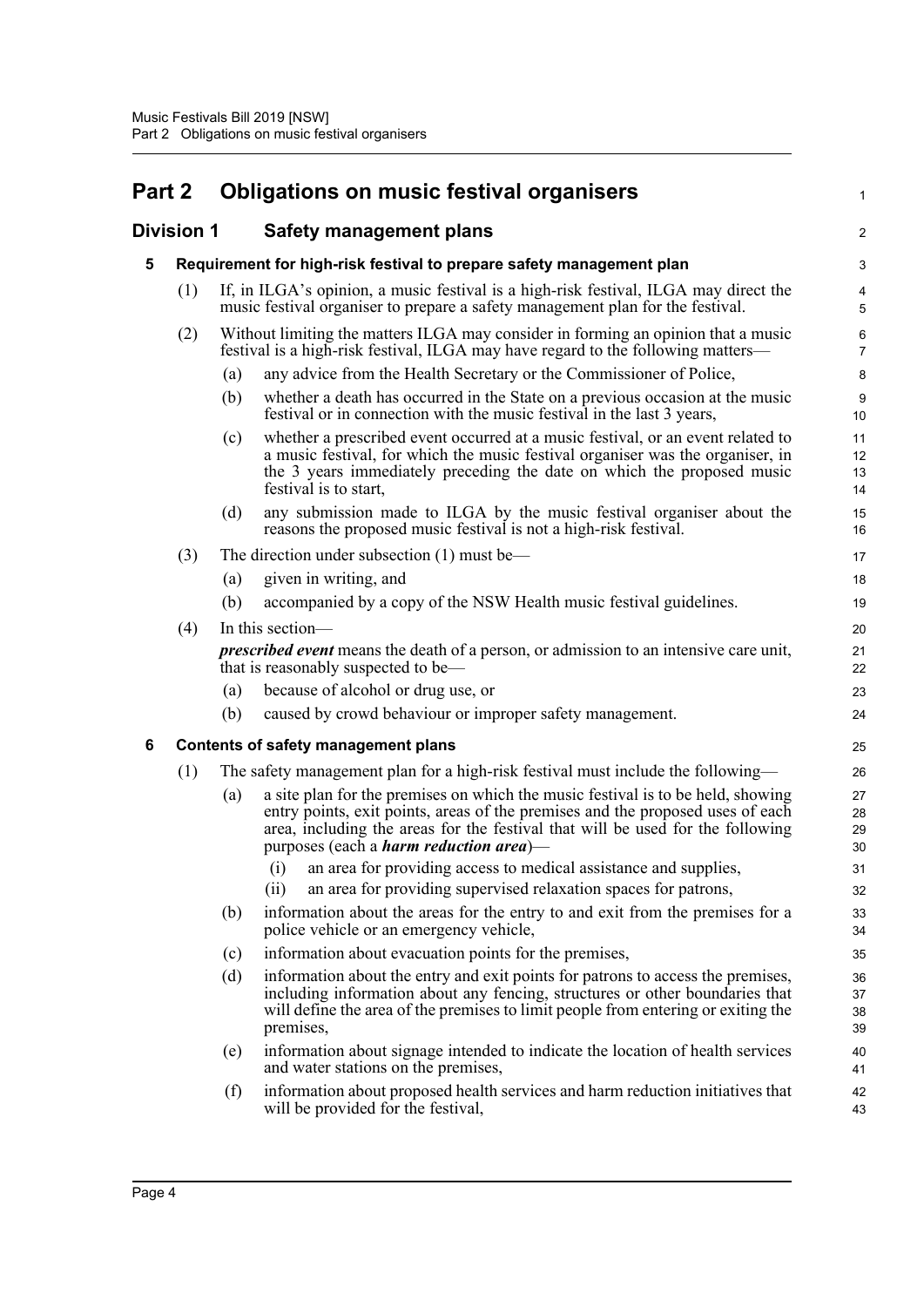<span id="page-9-2"></span><span id="page-9-1"></span><span id="page-9-0"></span>

|   |                                                     | (g) | information about how the health services and harm reduction initiatives to be<br>provided at the festival are consistent with the NSW Health music festival<br>guidelines,                                    | 1<br>$\boldsymbol{2}$<br>$\mathbf{3}$ |  |  |  |
|---|-----------------------------------------------------|-----|----------------------------------------------------------------------------------------------------------------------------------------------------------------------------------------------------------------|---------------------------------------|--|--|--|
|   |                                                     | (h) | information about persons providing health services at the festival and the<br>qualifications and work experience of those persons,                                                                            | 4<br>5                                |  |  |  |
|   |                                                     | (i) | information about proposed strategies to deal with the preservation of a crime<br>scene on the premises,                                                                                                       | 6<br>$\overline{7}$                   |  |  |  |
|   |                                                     | (i) | any other information-                                                                                                                                                                                         | 8                                     |  |  |  |
|   |                                                     |     | ILGA considers appropriate for the premises or the music festival, or<br>(i)<br>required by the NSW Health music festival guidelines.<br>(ii)                                                                  | 9<br>10                               |  |  |  |
|   | (2)                                                 |     | The music festival organiser must give ILGA the safety management plan for the<br>high-risk festival for approval—                                                                                             | 11<br>12                              |  |  |  |
|   |                                                     | (a) | at least 90 days before the festival is to be held, or                                                                                                                                                         | 13                                    |  |  |  |
|   |                                                     | (b) | within the shorter period decided by ILGA.                                                                                                                                                                     | 14                                    |  |  |  |
|   | (3)                                                 |     | ILGA must decide to-                                                                                                                                                                                           | 15                                    |  |  |  |
|   |                                                     | (a) | approve the safety management plan, with or without changes, but only if<br>ILGA is satisfied that the risks associated with the high-risk festival and the<br>premises are suitably addressed by the plan, or | 16<br>17<br>18                        |  |  |  |
|   |                                                     | (b) | refuse to approve the plan.                                                                                                                                                                                    | 19                                    |  |  |  |
| 7 |                                                     |     | Offence for failure to have and comply with approved safety management plan                                                                                                                                    | 20                                    |  |  |  |
|   |                                                     |     | A music festival organiser for a high-risk festival—                                                                                                                                                           | 21                                    |  |  |  |
|   |                                                     | (a) | must not hold the festival unless there is an approved safety management plan<br>for the festival, and                                                                                                         | 22<br>23                              |  |  |  |
|   |                                                     | (b) | must ensure the way in which the festival is delivered complies with the<br>approved safety management plan.                                                                                                   | 24<br>25                              |  |  |  |
|   |                                                     |     | Maximum penalty-100 penalty units or imprisonment for 12 months, or both.                                                                                                                                      | 26                                    |  |  |  |
| 8 | Requirement to keep approved safety management plan |     |                                                                                                                                                                                                                |                                       |  |  |  |
|   | (1)                                                 |     | A music festival organiser for a high-risk festival must—                                                                                                                                                      | 28                                    |  |  |  |
|   |                                                     | (a) | keep a copy of the approved safety management plan on the premises on which<br>the high-risk festival is being held, and                                                                                       | 29<br>30                              |  |  |  |
|   |                                                     | (b) | ensure a copy of the plan is made available to a police officer, inspector, health<br>officer or emergency services officer if requested.                                                                      | 31<br>32                              |  |  |  |
|   |                                                     |     | Maximum penalty—100 penalty units.                                                                                                                                                                             | 33                                    |  |  |  |
|   | (2)                                                 |     | In this section-                                                                                                                                                                                               | 34                                    |  |  |  |
|   |                                                     |     | <i>emergency services officer</i> means an officer of Fire and Rescue NSW or a member<br>of a rural fire brigade.                                                                                              | 35<br>36                              |  |  |  |
| 9 |                                                     |     | Change to approved safety management plan                                                                                                                                                                      | 37                                    |  |  |  |
|   | (1)                                                 |     | A music festival organiser for a high-risk festival may give ILGA written notice of a<br>proposed change to the approved safety management plan.                                                               | 38<br>39                              |  |  |  |
|   | (2)                                                 |     | ILGA must advise the music festival organiser whether ILGA approves or rejects the<br>proposed change.                                                                                                         | 40<br>41                              |  |  |  |
|   | (3)                                                 |     | The proposed change to the approved safety management plan does not take effect<br>until it is approved by ILGA.                                                                                               | 42<br>43                              |  |  |  |
|   |                                                     |     |                                                                                                                                                                                                                |                                       |  |  |  |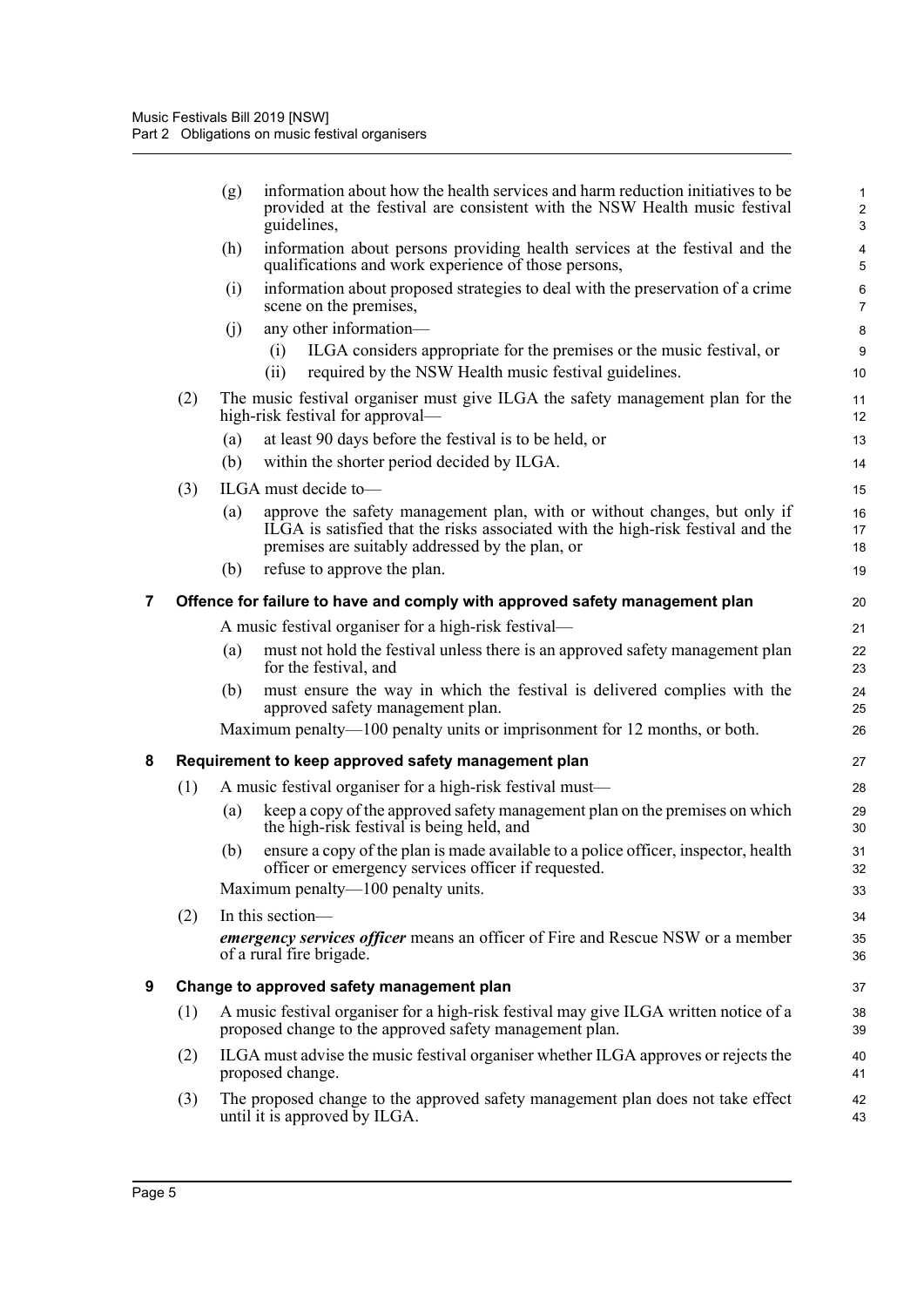<span id="page-10-2"></span><span id="page-10-1"></span><span id="page-10-0"></span>

|    | <b>Division 2</b> |     | <b>Other obligations</b>                                                                                                                                                                                                                                              | 1                    |
|----|-------------------|-----|-----------------------------------------------------------------------------------------------------------------------------------------------------------------------------------------------------------------------------------------------------------------------|----------------------|
| 10 |                   |     | Requirement to hold briefings for health service providers                                                                                                                                                                                                            | $\overline{c}$       |
|    | (1)               |     | A music festival organiser for a high-risk festival must hold a briefing, in accordance<br>with this section, with a person engaged by the organiser to provide health services<br>at the festival if representatives of a prescribed entity request the briefing.    | 3<br>4<br>5          |
|    |                   |     | Maximum penalty—100 penalty units.                                                                                                                                                                                                                                    | 6                    |
|    | (2)               |     | The briefings may be held at the following intervals—                                                                                                                                                                                                                 | 7                    |
|    |                   | (a) | at least 48 hours before the start of the high-risk festival,                                                                                                                                                                                                         | 8                    |
|    |                   | (b) | on the premises on which the festival is being held on the day the festival is<br>due to start,                                                                                                                                                                       | 9<br>10              |
|    |                   | (c) | within 21 days after the end of the festival.                                                                                                                                                                                                                         | 11                   |
|    | (3)               |     | The music festival organiser must, at least 7 days before the briefing, notify each<br>prescribed entity of the date, time and location of the briefing.                                                                                                              | 12<br>13             |
|    | (4)               |     | A representative of a prescribed entity may attend the briefing.                                                                                                                                                                                                      | 14                   |
|    | (5)               |     | In this section—                                                                                                                                                                                                                                                      | 15                   |
|    |                   |     | <i>prescribed entity</i> means the following-                                                                                                                                                                                                                         | 16                   |
|    |                   | (a) | ILGA,                                                                                                                                                                                                                                                                 | 17                   |
|    |                   | (b) | NSW Police Force,                                                                                                                                                                                                                                                     | 18                   |
|    |                   | (c) | Fire and Rescue NSW,                                                                                                                                                                                                                                                  | 19                   |
|    |                   | (d) | NSW Rural Fire Service,                                                                                                                                                                                                                                               | 20                   |
|    |                   | (e) | the Ministry of Health,                                                                                                                                                                                                                                               | 21                   |
|    |                   | (f) | the council of the local government area in which the premises on which the<br>high-risk festival is to be held are situated.                                                                                                                                         | 22<br>23             |
| 11 |                   |     | Incident register to be kept                                                                                                                                                                                                                                          | 24                   |
|    | (1)               |     | A music festival organiser for a high-risk festival must keep an incident register—                                                                                                                                                                                   | 25                   |
|    |                   | (a) | in a form approved by ILGA, and                                                                                                                                                                                                                                       | 26                   |
|    |                   | (b) | in accordance with this section.                                                                                                                                                                                                                                      | 27                   |
|    |                   |     | Maximum penalty— $100$ penalty units.                                                                                                                                                                                                                                 | 28                   |
|    | (2)               |     | The incident register must record details of the following incidents that occur during<br>the period beginning when the high-risk festival starts operating until 1 hour after the<br>testival stops operating—                                                       | 29<br>30<br>31       |
|    |                   | (a) | an incident that results in the death of a patron of the festival,                                                                                                                                                                                                    | 32                   |
|    |                   | (b) | an incident that results in a patron of the festival requiring medical assistance<br>as a result of intoxication,                                                                                                                                                     | 33<br>34             |
|    |                   | (c) | an incident involving violence or anti-social behaviour occurring on the<br>premises on which the festival is being held,                                                                                                                                             | 35<br>36             |
|    |                   | (d) | an incident of which the music festival organiser is aware that involves<br>violence or anti-social behaviour occurring in the immediate vicinity of the<br>premises and that involves a person who has recently left, or been refused<br>admission to, the premises, | 37<br>38<br>39<br>40 |
|    |                   | (e) | an incident, on the premises, of which the music festival organiser is aware,<br>that involves the possession or use of a substance that the organiser reasonably<br>suspects as being a prohibited plant or a prohibited drug, other than an incident                | 41<br>42<br>43       |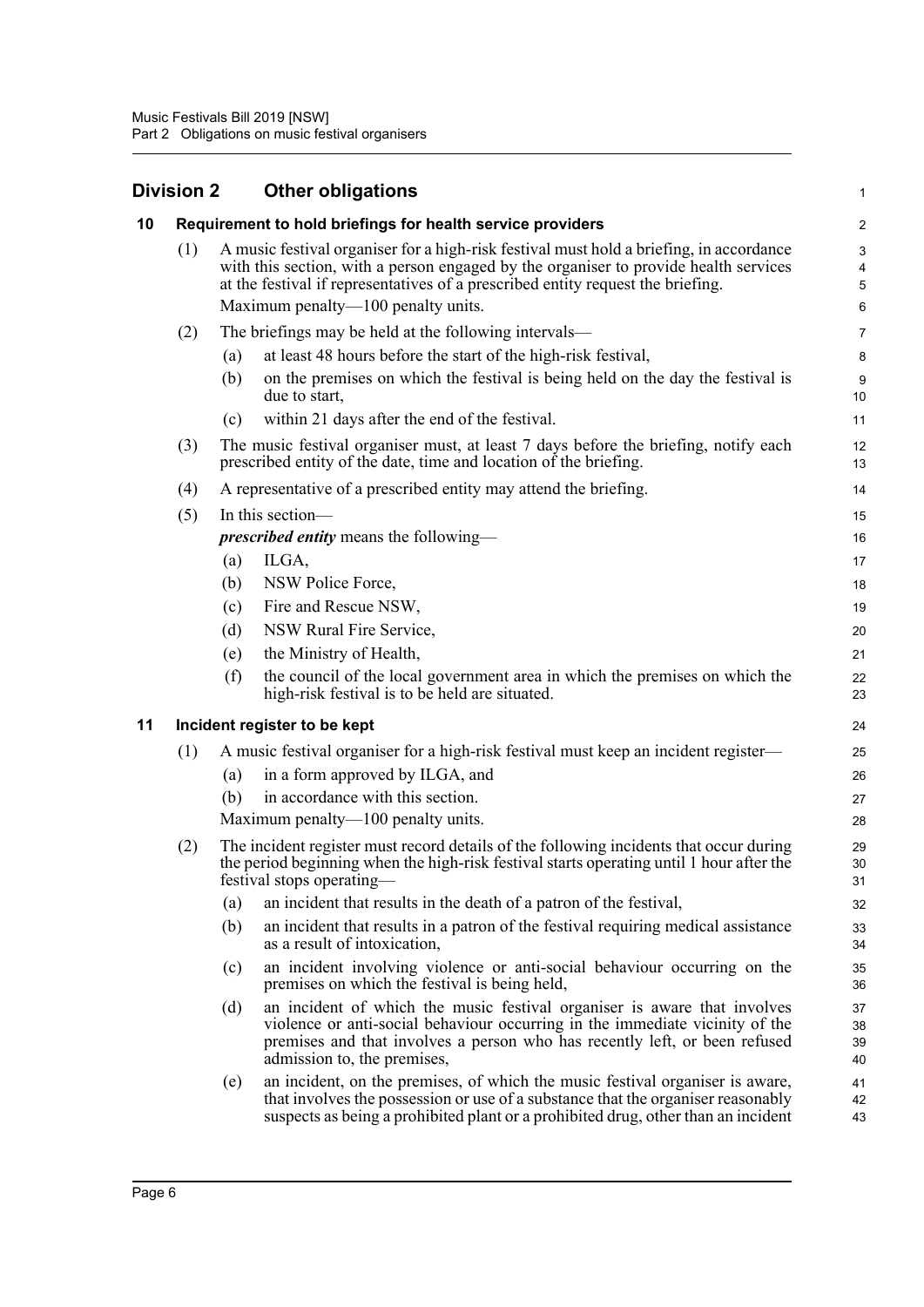that has been disclosed to a person engaged by the organiser to provide health services at the festival or to a health practitioner,

- (f) an incident that results in a person being turned out of the premises,
- (g) if the safety management plan prohibits minors on the premises or part of the premises—a minor being located on the premises or the part of the premises prohibited to minors.
- (3) The incident register must also record details of action taken in response to a recorded incident.
- (4) The music festival organiser must—
	- (a) make the incident register available for inspection by a police officer, inspector or health officer if requested to do so, and
	- (b) allow a police officer, inspector or health officer to take copies of the incident register or to remove the incident register from the premises, and
	- (c) ensure that the information recorded in an incident register is kept for at least 3 years from the day the record was made.

Maximum penalty—100 penalty units.

(5) In this section—

*health practitioner* has the same meaning as in the *Health Practitioner Regulation National Law (NSW)*.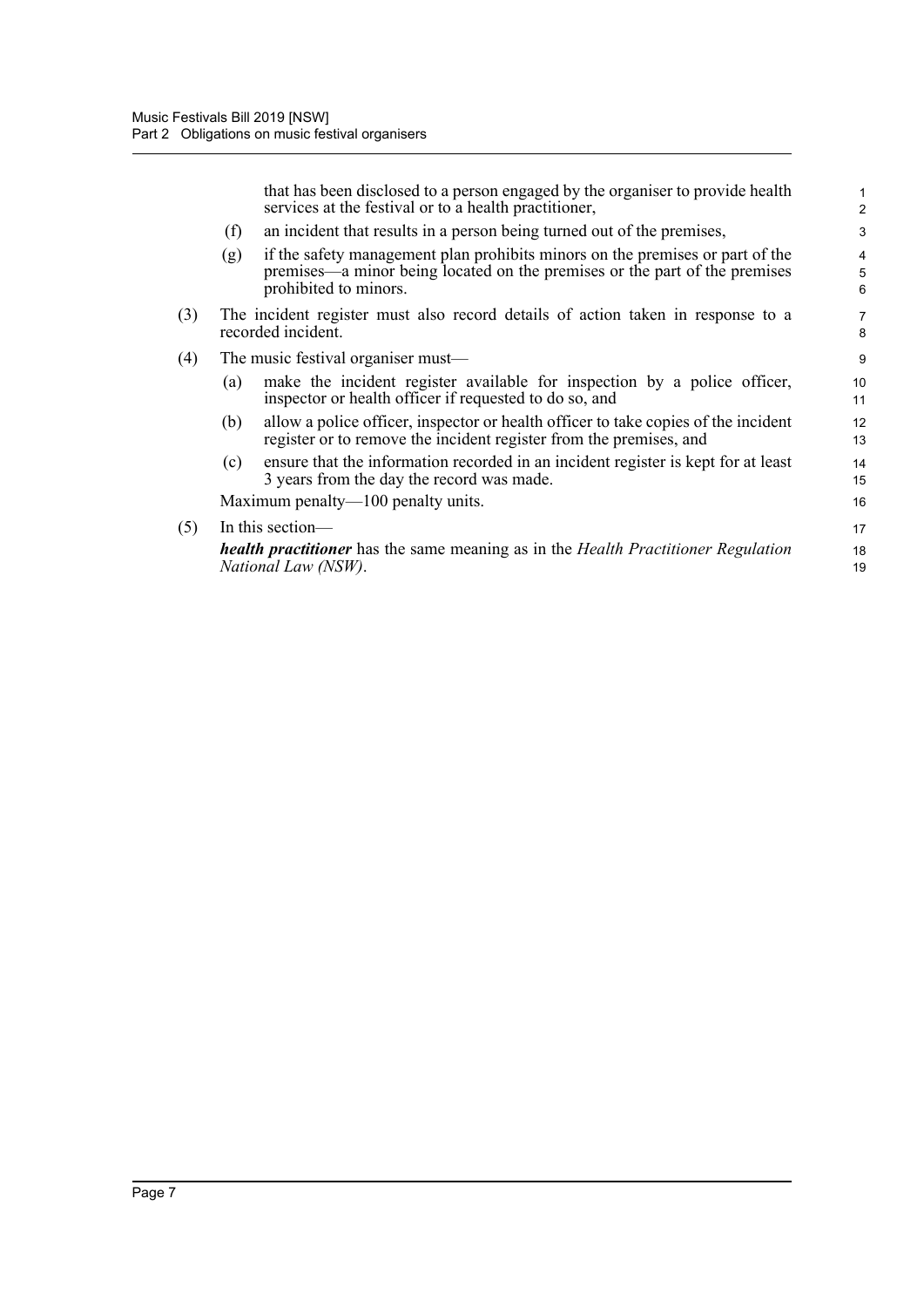### <span id="page-12-0"></span>**Part 3 Enforcement**

#### <span id="page-12-1"></span>**12 Enforcement of Act—gaming and liquor inspectors**

- (1) For the enforcement of this Act, this Act is taken to be gaming and liquor legislation for the purposes of the *Gaming and Liquor Administration Act 2007*.
- (2) Without limiting subsection (1), for the purposes of that subsection—
	- (a) inspectors may be appointed under section 20 of the *Gaming and Liquor Administration Act 2007* for the purposes of this Act as if this Act were gaming and liquor legislation, and

1

- (b) an inspector appointed under section 20 of the *Gaming and Liquor Administration Act 2007* may exercise powers under that Act as if this Act were gaming and liquor legislation, and
- (c) proceedings for an offence against this Act may be taken under section 45 of the *Gaming and Liquor Administration Act 2007*, and
- (d) section 46 of the *Gaming and Liquor Administration Act 2007* applies as if an offence under section 8 of this Act were a penalty notice offence under that Act for which the amount payable under a penalty notice is 10 penalty units. 14 15 16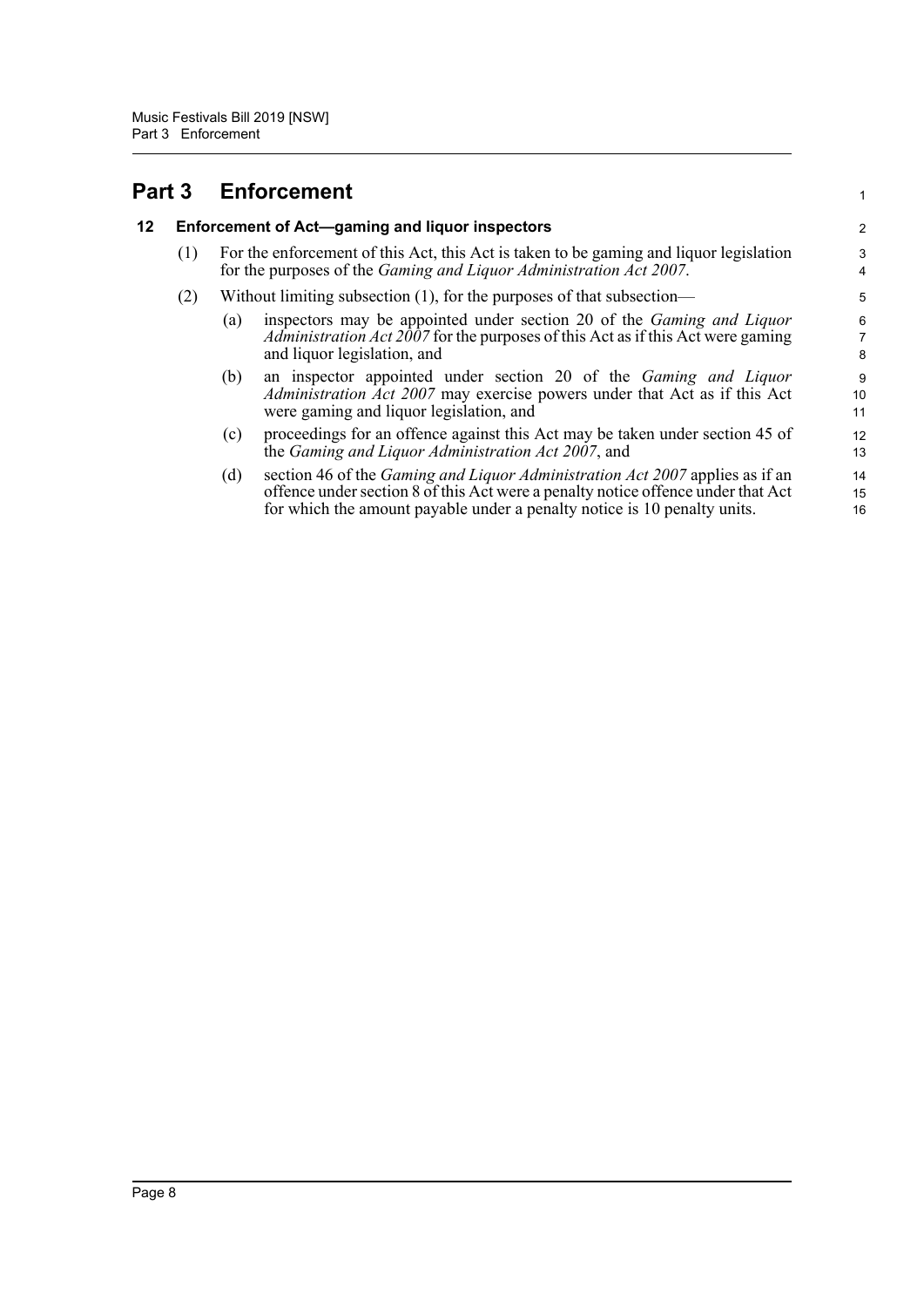### <span id="page-13-0"></span>**Part 4 Miscellaneous**

#### <span id="page-13-1"></span>**13 Regulations**

The Governor may make regulations, not inconsistent with this Act, for or with respect to any matter that by this Act is required or permitted to be prescribed or that is necessary or convenient to be prescribed for carrying out or giving effect to this Act.